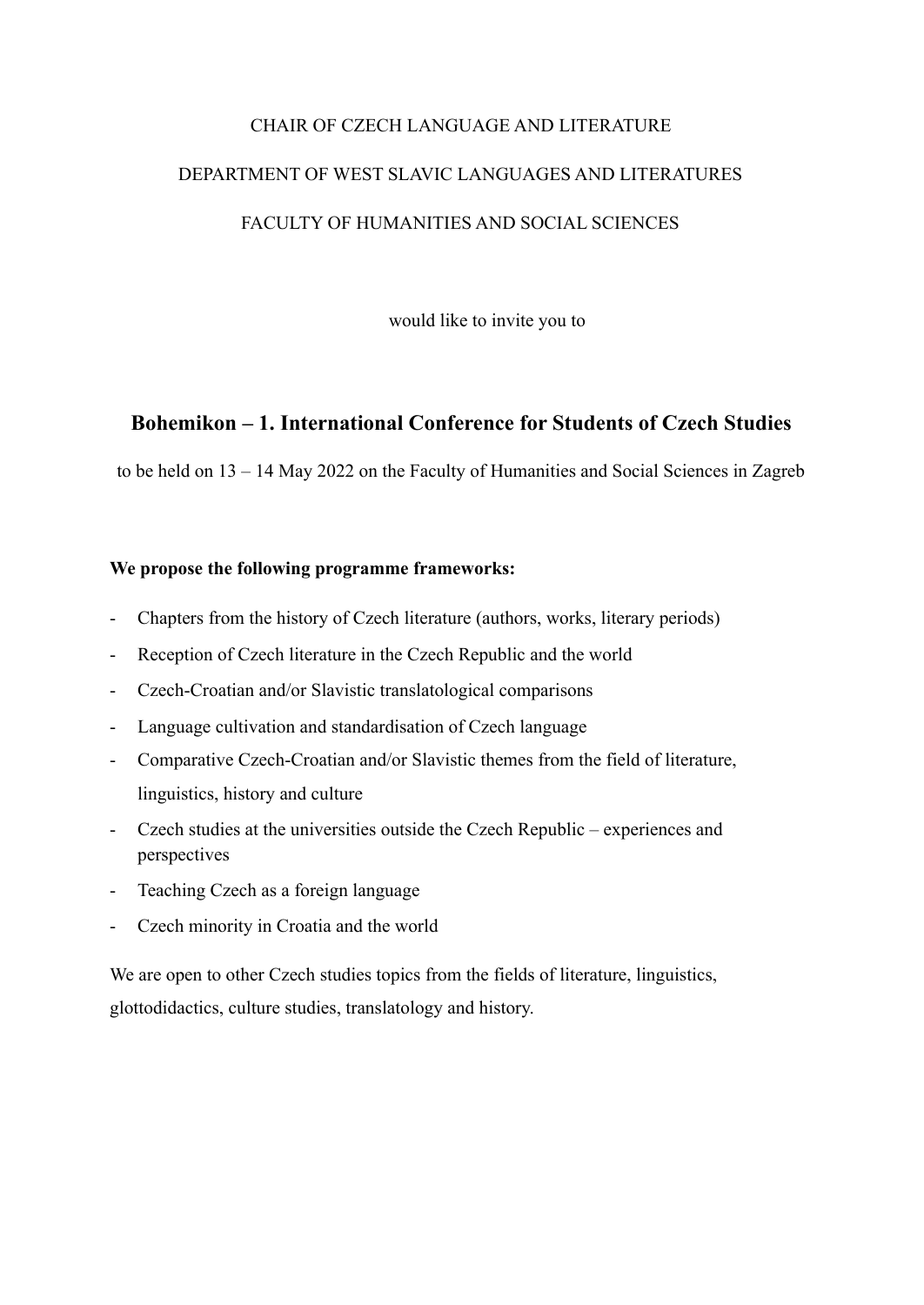#### **IMPORTANT INFORMATION:**

**Date and location:** 13 – 14 May 2022, Faculty of Humanities and Social Sciences Zagreb, Ivana Lučića 3

**Application:** Filled in application form to be sent until 1 March 2022 to

[bohemikon@gmail.com.](mailto:bohemikon@gmail.com) Information about the acceptance of the contribution will be sent to applicants by 5 March 2022. Along with your application, please provide a recommendation from your professor/mentor from your home university, whom you have consulted about the topic of your contribution.

#### **Maximum length of contribution:** 15 minutes

**Languages:** Croatian, Czech, English

#### **Important dates:**

Submission of abstracts: 1 March 2022

Notification of abstract acceptance: 5 March 2022

# **Transportation and accommodation expenses are payed by the participants.**

# ORGANIZING AND PROGRAMME COMMITTEE

**President:** Matija Ivačić (Faculty of Humanities and Social Sciences, University of Zagreb)

**Secretary:** Luka Baričević (Faculty of Humanities and Social Sciences, University of Zagreb)

Suzana Kos (Faculty of Humanities and Social Sciences, University of Zagreb) Martina Pejić (Faculty of Humanities and Social Sciences, University of Zagreb) Tomislav Perić (Faculty of Humanities and Social Sciences, University of Zagreb) Sara Pokorni (Faculty of Humanities and Social Sciences, University of Zagreb)